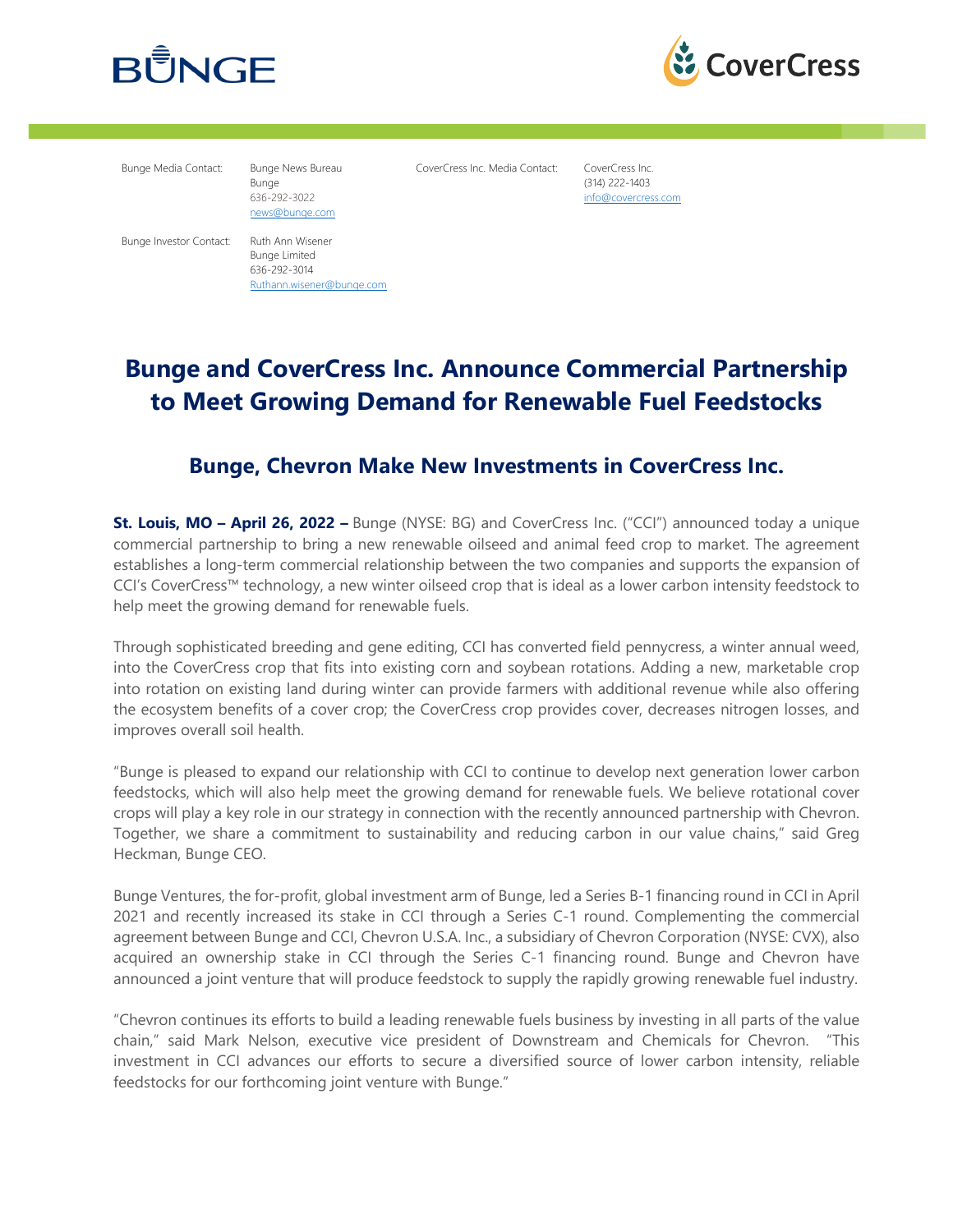# **BUNGE**



Under the commercial partnership between CCI and Bunge, CCI will supply CoverCress grain produced under contract with farmers to Bunge for processing. The strategic partnerships among Chevron, Bunge and CCI create a dedicated farm-to-fuel supply chain for the low carbon intensity oil feedstock produced from CoverCress grain.

"The advancements in the development and performance of our climate-smart agricultural product we have branded as CoverCress™, coupled with the expansion of our strategic partnerships with Bunge and Chevron, will accelerate the pace of our commercialization efforts with growers as well the value proposition of our company", said Mike DeCamp, CCI's CEO. "Farmers are the key to enabling our CoverCress technology to make a difference to lowering the carbon intensity of diesel and jet fuel. That is why this agreement is so critical—it enables us and our farmer partners to earn more from the distinctive aspect of our ultra-low carbon grain than just a commodity value."

#### **About Bunge**

At Bunge (NYSE: BG), our purpose is to connect farmers to consumers to deliver essential food, feed and fuel to the world. With more than two centuries of experience, unmatched global scale and deeply rooted relationships, we work to put quality food on the table, increase sustainability where we operate, strengthen global food security, and help communities prosper. As the world's leader in oilseed processing and a leading producer and supplier of specialty plant-based oils and fats, we value our partnerships with farmers to improve the productivity and environmental efficiency of agriculture across our value chains and to bring quality products from where they're grown to where they're consumed. At the same time, we collaborate with our customers to create and reimagine the future of food, developing tailored and innovative solutions to meet evolving dietary needs and trends in every part of the world. Our Company is headquartered in St. Louis, Missouri, and we have almost 23,000 dedicated employees working across approximately 300 facilities located in more than 40 countries.

#### **About CoverCress Inc.**

CoverCress Inc. is an innovative startup company developing a new winter oilseed crop under the CoverCress™ brand. Founded in 2013, the company is converting the common winter annual, field pennycress, using plant breeding to improve yield and maturity combined with advanced gene editing tools to improve fiber and oil composition. CoverCress™ seed allows corn and soybean farmers to add a new crop into their rotation on existing land during winter, while offering the ecosystem benefits of a cover crop, including improved soil health and carbon sequestration. It generates farm revenue as a whole grain feed ingredient, or when processed, as a low carbon intensity oil for renewable fuel production, and as a high-protein meal for animal feed. The St. Louis-based company plans a commercial launch in 2022, with the goal of growing to millions of acres across the lower Midwest. Learn more at CoverCress.com.

#### **Website Information**

Bunge routinely posts important information for investors on our website, www.bunge.com, in the "Investors" section. We may use this website as a means of disclosing material, non-public information and for complying with our disclosure obligations under Regulation FD. Accordingly, investors should monitor the Investors section of our website, in addition to following our press releases, SEC filings, public conference calls, presentations and webcasts. The information contained on, or that may be accessed through, our website is not incorporated by reference into, and is not a part of, this document.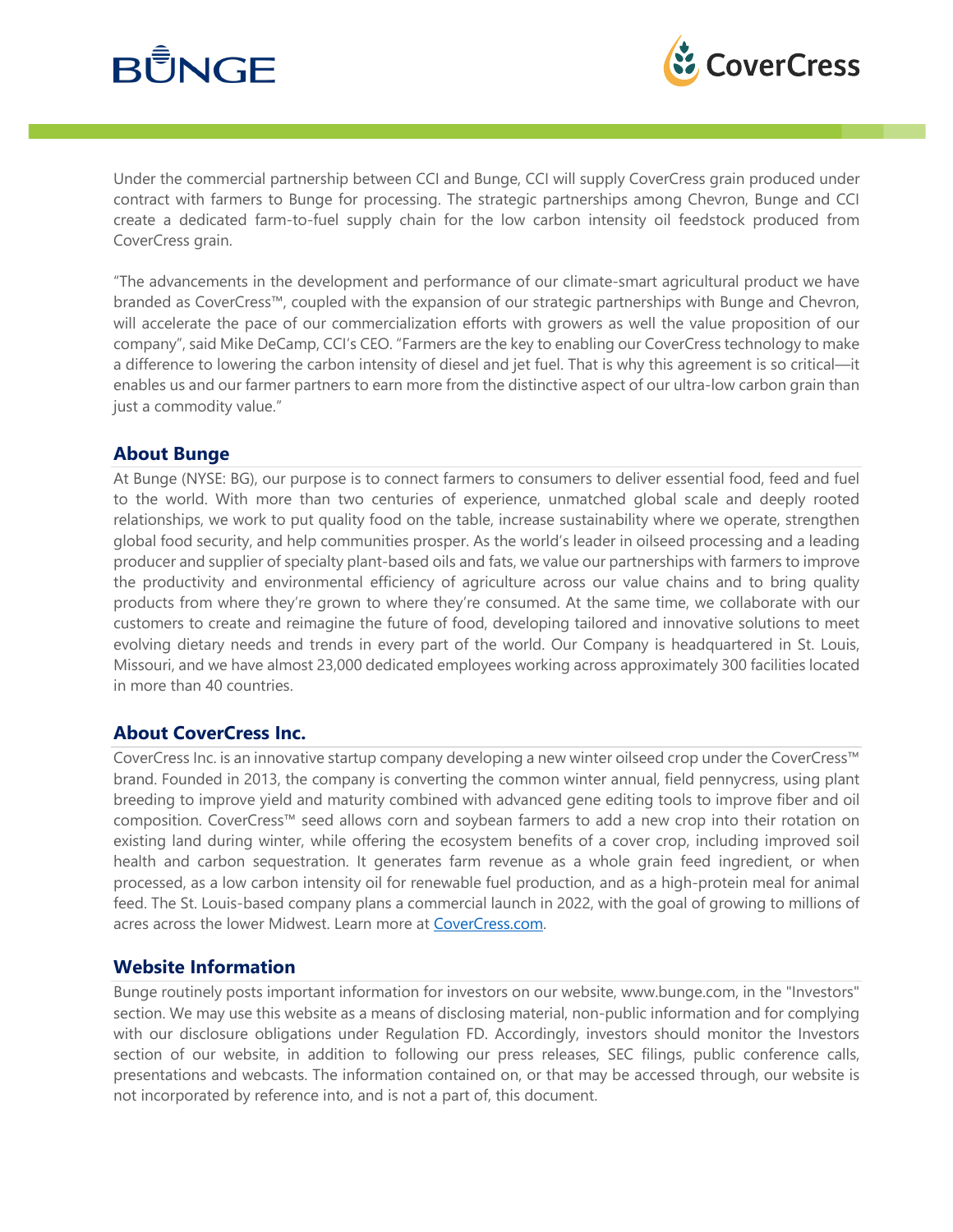# **BUNGE**



#### **Cautionary Statement Concerning Forward-Looking Statements**

This Bunge press release contains both historical and forward-looking statements. All statements, other than statements of historical fact are, or may be deemed to be, forward-looking statements within the meaning of Section 27A of the Securities Act of 1933, as amended, and Section 21E of the Securities Exchange Act of 1934, as amended. These forward-looking statements are not based on historical facts, but rather reflect our current expectations and projections about our future results, performance, prospects and opportunities. We have tried to identify these forward-looking statements by using words including "may," "will," "should," "could," "expect," "anticipate," "believe," "plan," "intend," "estimate," "continue" and similar expressions. These forwardlooking statements are subject to a number of risks, uncertainties and other factors that could cause our actual results, performance, prospects or opportunities to differ materially from those expressed in, or implied by, these forward-looking statements. The following important factors, among others, could cause actual results to differ from these forward-looking statements: the impacts of the COVID-19 pandemic and other potential pandemic outbreaks; the effect of weather conditions and the impact of crop and animal disease on our business; the impact of global and regional economic, agricultural, financial and commodities market, political, social and health conditions; changes in governmental policies and laws affecting our business, including agricultural and trade policies, financial markets regulation and environmental, tax and biofuels regulation; the impact of seasonality; the impact of government policies and regulations; the outcome of pending regulatory and legal proceedings; our ability to complete, integrate and benefit from acquisitions, divestitures, joint ventures and strategic alliances; the impact of industry conditions, including fluctuations in supply, demand and prices for agricultural commodities and other raw materials and products that we sell and use in our business, fluctuations in energy and freight costs and competitive developments in our industries; the effectiveness of our capital allocation plans, funding needs and financing sources; the effectiveness of our risk management strategies; operational risks, including industrial accidents, natural disasters and cybersecurity incidents; changes in foreign exchange policy or rates; the impact of our dependence on third parties; our ability to attract and retain executive management and key personnel; other factors affecting our business generally; and the risks and uncertainties described in our Securities and Exchange Commission filings, including those set forth in the Risk Factors section and under the heading "Cautionary Statement Regarding Forward Looking Statements" in our most recently filed Annual Report on Form 10-K. The forward-looking statements included in this release are made only as of the date of this release, and except as otherwise required by federal securities law, we do not have any obligation to publicly update or revise any forwardlooking statements to reflect subsequent events or circumstances.

#### **CAUTIONARY STATEMENTS RELEVANT TO FORWARD-LOOKING INFORMATION FOR THE PURPOSE OF "SAFE HARBOR" PROVISIONS OF THE PRIVATE SECURITIES LITIGATION REFORM ACT OF 1995**

This news release contains forward-looking statements relating to Chevron's operations and energy transition plans that are based on management's current expectations, estimates and projections about the petroleum, chemicals and other energy-related industries. Words or phrases such as "anticipates," "expects," "intends," "plans," "targets," "advances," "commits," "drives," "aims," "forecasts," "projects," "believes," "approaches," "seeks," "schedules," "estimates," "positions," "pursues," "may," "can," "could," "should," "will," "budgets," "outlook," "trends," "guidance," "focus," "on track," "goals," "objectives," "strategies," "opportunities," "poised," "potential," "ambitions," "aspires" and similar expressions are intended to identify such forward-looking statements. These statements are not guarantees of future performance and are subject to certain risks, uncertainties and other factors, many of which are beyond the company's control and are difficult to predict. Therefore, actual outcomes and results may differ materially from what is expressed or forecasted in such forward-looking statements. The reader should not place undue reliance on these forward-looking statements, which speak only as of the date of this news release. Unless legally required, Chevron undertakes no obligation